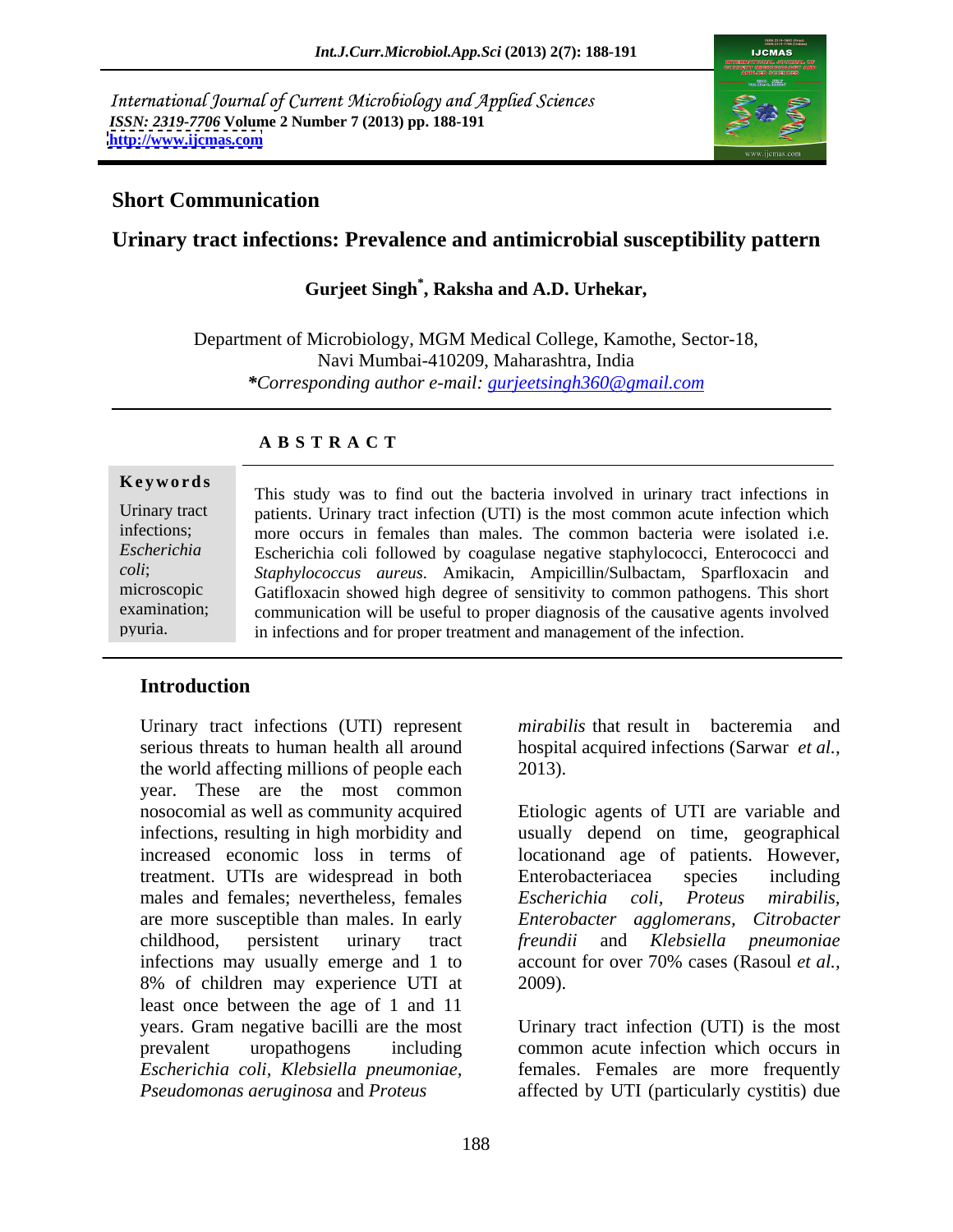to (1) colonization of urethra by colonic and multiple pathogens were isolated from of urethra to anus. (3) short length of urethra (about 4cm) and (4) sexual *et al.,* 2012).

This prospective study was conducted at Medical College and hospital, Navi Mumbai over a period of six months from December 2012 to May 2013. Total 200 samples (3.08%) each and *Acinetobacter*<br>samples were taken from males and *baumanii* + *Klebsiella pneumoniae*, females including all age groups with suspected cases of urinary tract infections.

Samples examined macroscopically and microscopically. In the presence of pus cells (indicates significant pyuria) urine samples were mixed properly and using standard calibrated loop which delivered 0.001 ml of urine was used to inoculate on Blood agar. The samples were also all the path inoculated on MacConkey's agar. The  $al., 2013$ . inoculated on MacConkey's agar. The plates were incubated at  $37^{\circ}$ C for 48 hours. Samples which showed  $>100$ colonies were taken as significant and bacterial identification was done by standard microbiological methods. *aureus* and *Acinetobacter baumanii.* Antibiotic sensitivity testing was However this study showed high performed according to CLSI guidelines resistance against Ampicillin, Co-(CLSI document (M100-S21), 2011).

65 (32.5%) out of 200 samples showed significant growth on culture. Out of 65 culture positive samples were taken 24 and temates. Major isolated bacteria were<br>more sensitive to Amikacin, (37%) were males and 41 (63%) were females. The median age group of males and females was 39 (18-60) years. Single

Gram-negative bacilli (2) close proximity 58 (89.23%) and 7 (10.77%) respectively. intercourse (Introduction of bacteria into (33.85) followed by Coagulase negative the bladder). Three quarter of Urinary tract staphylococci from 11 samples (16.92%), infections occur in pregnant women and Enterococci from 10 samples (15.38%), one quarter in non-pregnant women (Singh *Staphylococcus aureus* from 7 samples **Materials and Methods Materials and Methods Materials and Methods Materials and Scitter Materials Materials Materials Materials Materials Materials Materials Materials Materials Materials Mater** Department of Microbiology, MGM was Escherichia coli + Enterococci and samples were taken from males and baumanii + Klebsiella pneumoniae, The major single pathogens was Escherichia coli isolated from 22 samples (10.77%), *Klebsiella pneumoniae* from 5 samples (7.69%) and *Klebsiella oxytoca*, Acinetobacter baumanii and *Citrobacter diversus* from 1 sample (1.54%) each (Table 1). The more than one pathogens was Escherichia coli + Enterococci and Coagulase negative staphylococci Proteus mirabilis were isolated from 2 samples (3.08%) each and *Acinetobacter baumanii + Klebsiella pneumoniae, Escherichia coli + Staphylococcus aureus* and *Escherichia coli + Klebsiella oxytoca* from 1 sample (1.54%) each (Table 1).

> A study reported that *Escherichia coli* was the most common bacteria causing urinary tract infection followed by *Pseudomonas aeruginosa, Klebsiella pneumoniae* and *Proteus mirabilis.* Amikacin sensitive to all the pathogens was isolated (Sarwar *et al.,* 2013).

**Results and Discussion** Conclusively, this study showed the Another study reported that the common isolates were *Escherichia coli* followed by *Klebsiella pneumoniae, Staphylococcus* However this study showed high resistance against Ampicillin, Cotrimoxazole, Nalidixic acid, Tobramycin and Nitrofurantoin (Rasoul *et al.,* 2009). Conclusively, this study showed the prevalence of Gram negative bacteria was more than Gram negative bacteria in most of urinary tract infections in both male and females. Major isolated bacteria were more sensitive to Amikacin, Ampicillin/Sulbactam, Sparfloxacin and Gatifloxacin.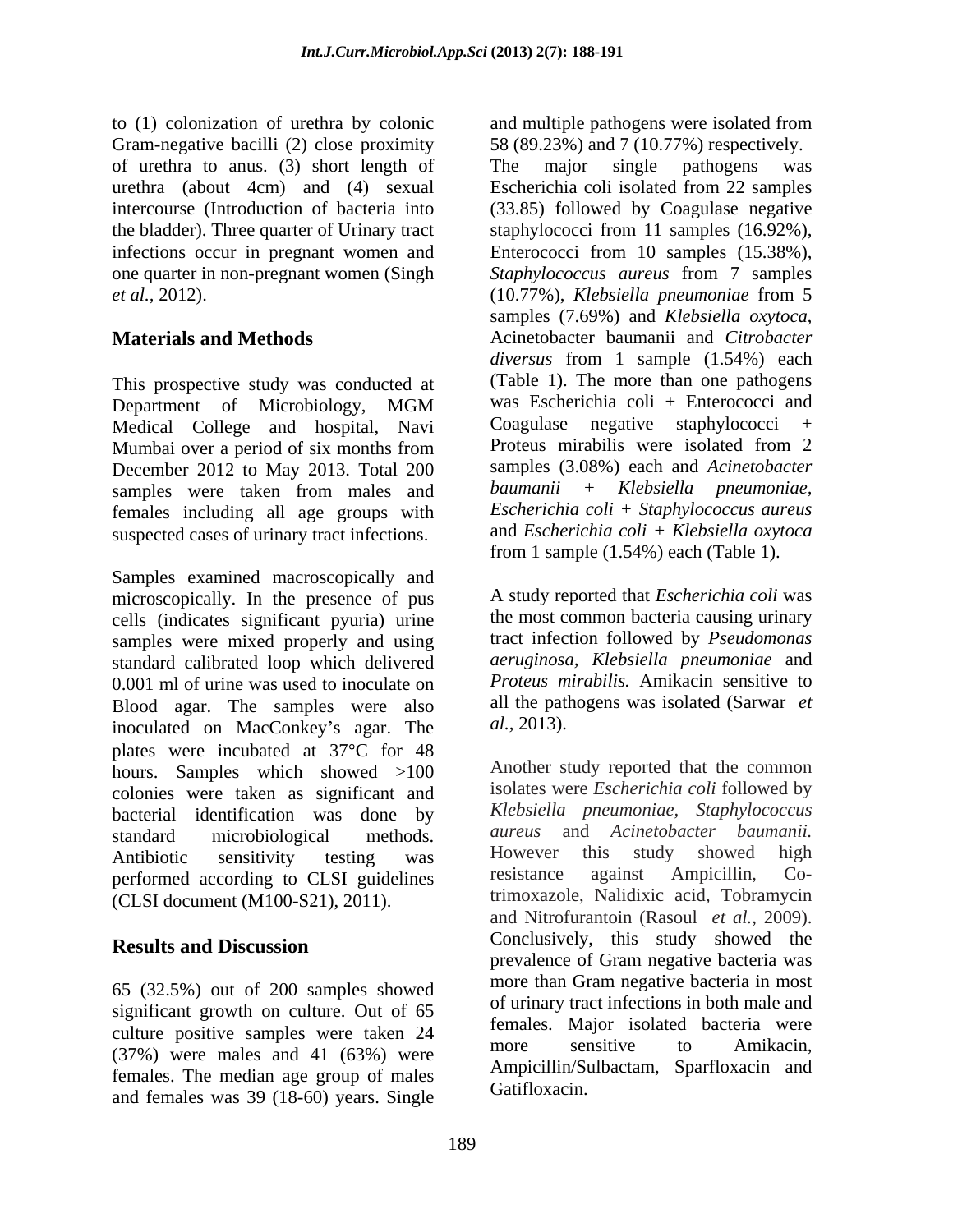| <b>Pathogens isolated</b>                              | No. of cases $(\%$ |
|--------------------------------------------------------|--------------------|
|                                                        | $(n=98)$           |
| <b>Single pathogen</b>                                 |                    |
| Escherichia coli                                       | 22(33.85)          |
| Coagulase Negative Staphylococci                       | 11(16.92)          |
| <i>Enterococcus</i> species                            | 10(15.38)          |
| Staphylococcus aureus                                  | 7(10.77)           |
| Klebsiella pneumoniae                                  | 5(7.69)            |
| Klebsiella oxytoca                                     | 1(1.54)            |
| Acinetobacter baumanii                                 | 1(1.54)            |
| Citrobacter diversus                                   | 1(1.54)            |
| Multiple pathogens isolated                            |                    |
| Escherichia coli + Enterococci                         | 2(3.08)            |
| Coagulase negative staphylococci + $Proteus$ mirabilis | 2(3.08)            |
| Acinetobacter baumanii + Klebsiella pneumoniae         | 1(1.54)            |
| Escherichia coli + Staphylococcus aureus               | 1(1.54)            |
| Escherichia coli + Klebsiella oxytoca                  | 1(1.54)            |
| Total                                                  | 65 (100)           |

**Table. 1** Single and multiple pathogens isolated from urine samples by standard methods.

| <b>Isolated pathogens</b>                                         |     |                                                                   |                       | Antimicrobial sensitivity $(\% )$                                                             |    |     |                                                           |                                                                    |
|-------------------------------------------------------------------|-----|-------------------------------------------------------------------|-----------------------|-----------------------------------------------------------------------------------------------|----|-----|-----------------------------------------------------------|--------------------------------------------------------------------|
|                                                                   |     |                                                                   |                       |                                                                                               |    |     | AK AS DC GF FD NX RC GM RO CH                             |                                                                    |
| Escherichia coli                                                  |     | $\begin{array}{ c c c c c } \hline 100 & 75 \\\hline \end{array}$ |                       | $100 \t 100 \t 80 \t 30 \t 50$                                                                |    |     | 75                                                        |                                                                    |
| Klebsiella pneumoniae   100   80   75   80   67                   |     |                                                                   |                       | $\boxed{50}$                                                                                  | 80 |     |                                                           | $\begin{array}{ c c c c c } \hline 100 & 90 \\ \hline \end{array}$ |
| $\vert$ Acinetobacter baumanii $\vert$ 100 $\vert$ 100 $\vert$ 50 |     |                                                                   | $\sqrt{50}$<br>$\sim$ |                                                                                               |    |     |                                                           |                                                                    |
| Klebsiella oxytoca                                                | 100 |                                                                   |                       | $\vert$ 100 $\vert$ 100 $\vert$ 100 $\vert$ 100 $\vert$ 100 $\vert$ 100 $\vert$ 100 $\vert$ 0 |    |     |                                                           | 100                                                                |
| Citrobacter diversus                                              |     |                                                                   |                       |                                                                                               |    |     | 100   100   100   100   100   100   100   100   100   100 |                                                                    |
| Staphylococcus aureus   100   100   100   88   -                  |     |                                                                   |                       |                                                                                               | 75 |     | 50                                                        |                                                                    |
| CoNS                                                              |     | 100 100                                                           |                       |                                                                                               |    | 100 |                                                           |                                                                    |

**Table.2** Antimicrobial sensitivity pattern of isolated bacteria.